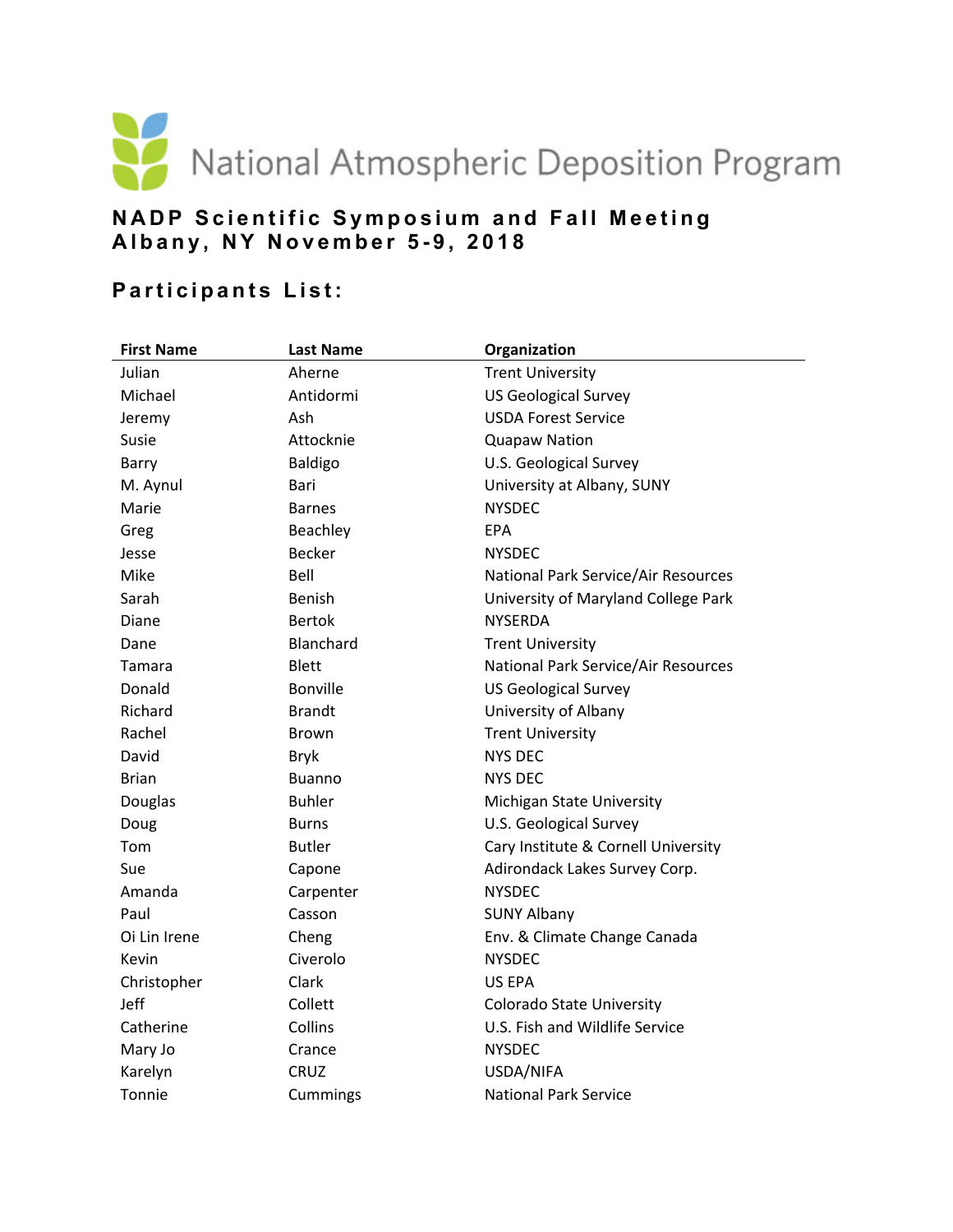| Camille    | Danielson       | WI State Laboratory of Hygiene        |
|------------|-----------------|---------------------------------------|
| Courtney   | Davis           | <b>Syracuse University</b>            |
| Stephen    | Decina          | AAAS STPF Fellow Hosted by US EPA     |
| Charlotte  | Demers          | <b>SUNY ESF</b>                       |
| Korey      | Devins          | <b>EEMS</b>                           |
| Kristen    | Dieterle        | <b>NYSDEC</b>                         |
| Charles    | Driscoll        | <b>Syracuse University</b>            |
| James      | <b>Dukett</b>   | Adirondack Lakes Survey Corp.         |
| Jamie      | Ekness          | <b>WDNR</b>                           |
| Habibollah | Fakhraei        | <b>Syracuse University</b>            |
| Nikita     | Fedkin          | University of Maryland                |
| J. David   | Felix           | TAMU-CC                               |
| Dirk       | Felton          | <b>NYSDEC</b>                         |
| Ivan       | Fernandez       | University of Maine                   |
| Colleen    | Flanagan Pritz  | National Park Service/Air Resources   |
| Cari       | <b>Furiness</b> | <b>NC State University</b>            |
| Kristi     | Gebhart         | National Park Service/ARD             |
| Linda      | Geiser          | <b>USDA Forest Service</b>            |
| Tom        | Gentile         | <b>NYSDEC</b>                         |
| Scott      | George          | U.S. Geological Survey                |
| David      | Grande          |                                       |
| Richard    | Grant           | <b>Purdue University</b>              |
| Chris      | Gunter          | <b>WSLH</b>                           |
| Xuehui     | Guo             | <b>Princeton University</b>           |
| Richard    | Haeuber         | EPA Office of Air and Radiation       |
| Eric       | Hebert          | <b>EEMS</b>                           |
| Jeffrey    | Herrick         | <b>EPA</b>                            |
| Megan      | Hess            | The University of Maine               |
| Kevin      | Horn            | Virginia Tech                         |
| Dean       | Howard          | University of Massachusetts Lowell    |
| Kemp       | Howell          | Wood E&IS                             |
| Amy        | Hrdina          | University of Toronto                 |
| Hung-po    | Hsu             | <b>Taiwan EPA</b>                     |
| Selma      | Isil            | Wood                                  |
| Bill       | Jackson         | <b>USDA Forest Service</b>            |
| John       | Jansen          | Consultant                            |
| Sarah      | Janssen         | <b>USGS</b>                           |
| Nathaniel  | Javid           | WI State Laboratory of Hygiene        |
| Andrew     | Johnson         | Maine DEP - BAQ                       |
| Maria      | Jones           | <b>EEMS</b>                           |
| Vicky      | Kelly           | Cary Institute or Ecosystem Studies   |
| Donna      | Kenski          | Lake Michigan ADC                     |
| Jan        | Klawitter       | WI State Laboratory of Hygiene        |
| Richard    | Kobe            | Michigan State Univ. Dept of Forestry |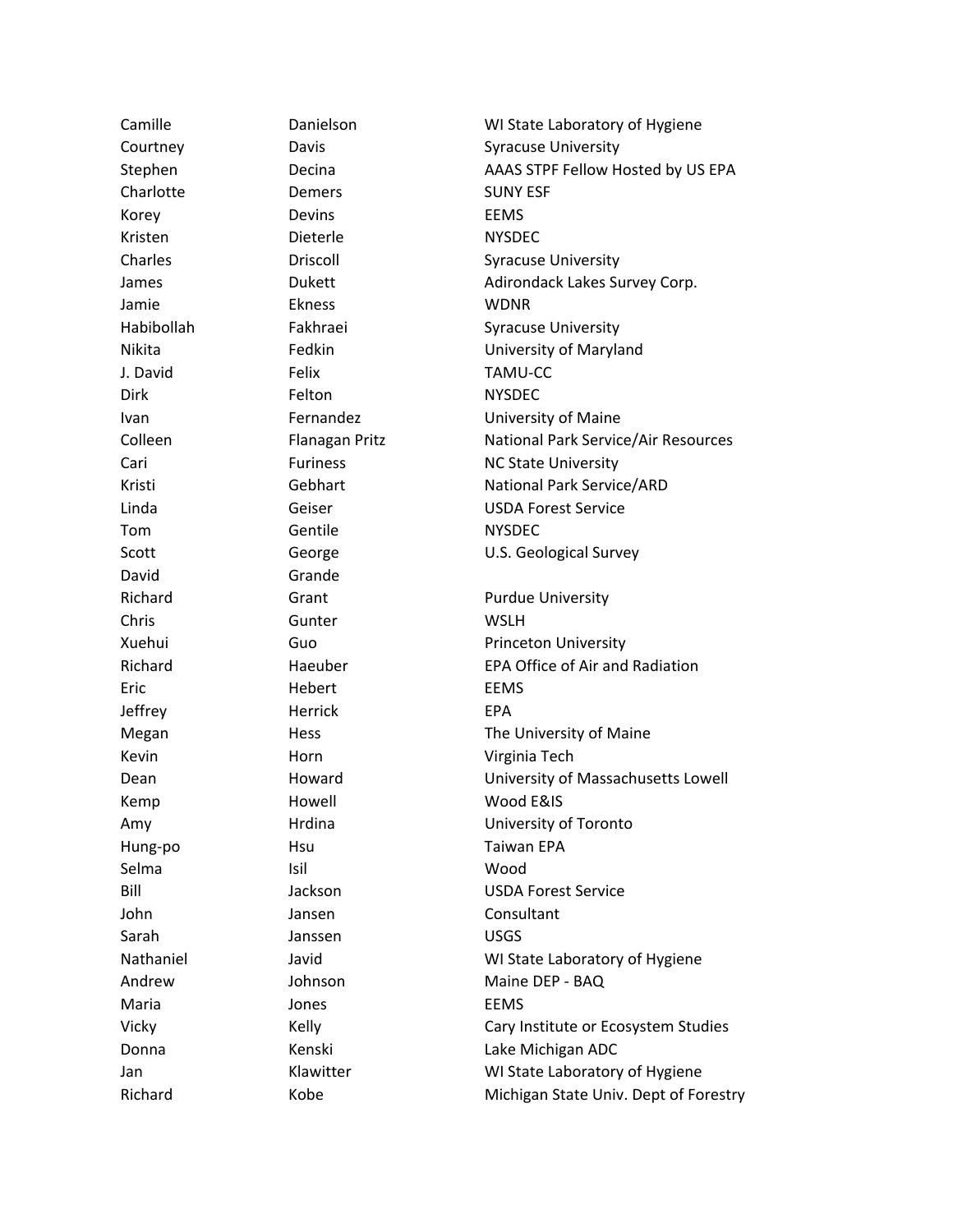| John              | Korfmacher    | USFS-RMRS                                  |
|-------------------|---------------|--------------------------------------------|
| Umesh             | Kulshrestha   | Jawaharlal Nehru University                |
| Gregory           | Lampman       | <b>NYSERDA</b>                             |
| Sara              | Lance         | ASRC, University at Albany                 |
| Robert            | Larson        | WI State Lab of Hygiene                    |
| Christopher       | Lawrence      | <b>ASRC</b>                                |
| Gregory           | Lawrence      | U.S. Geological Survey                     |
| Gene              | Likens        | Institute of Ecosystem Studies             |
| Winston           | Luke          | NOAA/Air Resources Laboratory              |
| Jason             | Lynch         | <b>USEPA</b>                               |
| <b>Anne Marie</b> | Macdonald     | Environment & Climate Change               |
| Amy               | Mager         | WI State Lab of Hygiene                    |
| Ryan              | McCammon      | <b>Bureau of Land Management-WY</b>        |
| Todd              | McDonnell     | <b>E&amp;S Environmental Chemistry</b>     |
| Ann               | Mebane        | <b>US Forest Service</b>                   |
| James             | Mills         | <b>SUNY ESF Huntington Wildlife Forest</b> |
| Kevin             | Mishoe        | Wood                                       |
| Emily             | Molden        | Nantucket Land Council                     |
| Ariel             | Mollhagen     | <b>Cornell University</b>                  |
| Kristi            | <b>Morris</b> | National Park Service / Air Quality        |
| Sean              | Mueller       | <b>Forest Service</b>                      |
| Zac               | Najacht       | WI State Lab of Hygiene                    |
| Ryan              | Nelson        | <b>Eurofins Frontier Global Sciences</b>   |
| Sarah             | Nelson        | <b>Trent University</b>                    |
| Mark              | <b>Nilles</b> | U.S. Geological Survey                     |
| Daniel            | Obrist        | <b>UMass Lowell</b>                        |
| Mark              | Olson         | WI State Lab of Hygiene                    |
| Michael           | Olson         | <b>WSLH NADP PO</b>                        |
| Pamela            | Padgett       | <b>USDA Forest Service</b>                 |
| Linda             | Pardo         | <b>USDA Forest Service</b>                 |
| Cheng-Shi         | Peng          | Taiwan EPA                                 |
| Meaghan           | <b>PETIX</b>  | <b>Washington State University</b>         |
| Jennifer          | Phelan        | WI State Lab of Hygiene                    |
| Max               | Posch         | Int'l Inst for Applied Systems Analysis    |
| Eric              | Prestbo       | <b>Tekran Instruments</b>                  |
| Melissa           | Puchalski     | US EPA                                     |
| Oliver            | Rattigan      | <b>NYSDEC</b>                              |
| Wayne             | Richter       | <b>NYSDEC</b>                              |
| Karen             | Riva-Murray   | U.S. Geological Survey                     |
| <b>Brett</b>      | Roblin        | <b>Trent University</b>                    |
| Christopher       | Rogers        | Wood                                       |
| Karen             | Roy           | <b>NYSDEC</b>                              |
| Charles           | Sams          | <b>USDA Forest Service</b>                 |
| James             | Schauer       | WI State Laboratory of Hygiene             |